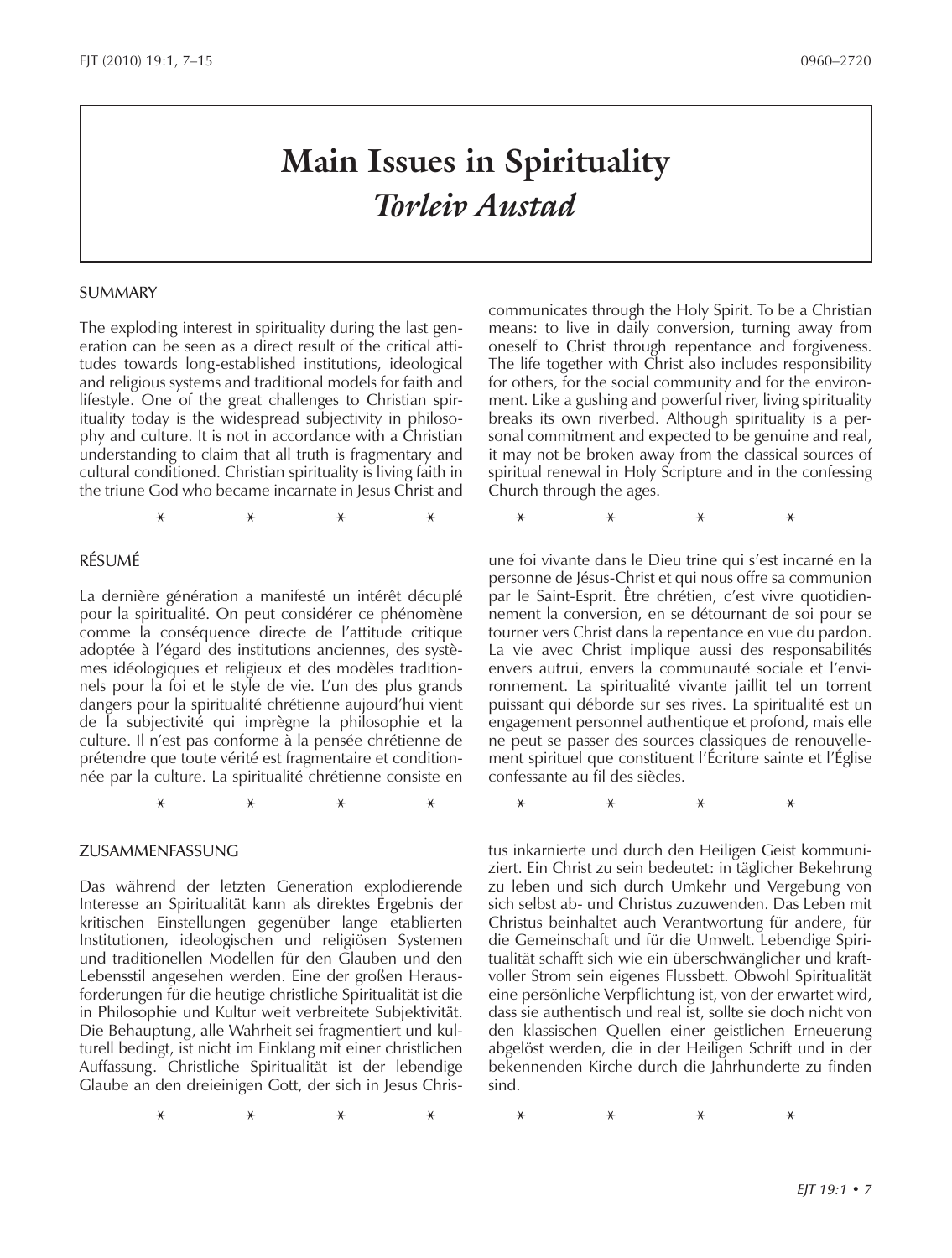## **Spirituality – a popular word**

Over the last couple of decades, spirituality has undergone an explosive development in Western culture, and it is discussed in many fields of study, such as transpersonal psychology, self-development and leadership training. Many of the phenomena, trends and movements on the religious supermarket today deal with some kind of spirituality. The interest in spirituality is very important in healing and shamanism. There is no doubt that spirituality is embedded in our culture today and seems to attract people eager to transcend themselves. But what does it mean? Sandra M. Schneiders has formulated the following definition:

Spirituality as lived experience can be defined as conscious involvement in the project of life integration through self-transcendence toward the ultimate value one perceives. $<sup>1</sup>$ </sup>

This is a broad definition, which embraces spirituality as a universal phenomenon, common to all mankind. It includes both religious and secular spiritualities, and therefore also Christian and non-Christian spiritualities.

Why are so many people today in different areas of our society swarming around spirituality? Is it a reaction against something? Can it be seen as a sign of protest against modernity? If so, spirituality is to be interpreted in the light of postmodernity, which is critical to the dominance of progressive rationality in our culture since the Enlightenment. People today are asking nervous questions about the high expectations of the technological development and are also sceptical about the optimism of progress which was attractive at the end of the nineteenth century and at the beginning of the twentieth century. The two World Wars dealt deep blows to confidence in the progress of humankind. In many ways Auschwitz symbolizes the breakdown of modernity. The same could be said about the nuclear bombs on Hiroshima and Nagasaki. In postmodernity we recognise not only a certain amount of scepticism about science, but above all mistrust regarding received truths.

My thesis is that the exploding interest in spirituality is a direct result of the critical attitudes towards long-established institutions, ideological and religious systems and traditional models for faith and lifestyle. Traditional structures of meaning have been brought down. In western culture today it is often said that all truths are fragmentary and cultural conditioned. That is in accordance with Philip Sheldrake's definition of post modernity:

Postmodernism recognises that all interpretations of "truth" are culturally-conditioned, contingent and morally flawed as intellectually partial.2

If we see spirituality as an impulse to personal renewal, it corresponds to the strong individualistic tendency in interpreting human life in our time. In religious practice we can observe a shift of emphasis from the public space to the private sphere, although there also are some tendencies pointing in the opposite direction. However, it is scarcely possible for churches any longer to maintain a uniform faith and lifestyle for their members and to discipline any who have diverging opinions, because culture has changed and is continually changing. The great diversity in the use and understanding of spirituality can be seen as a sign of the central position of subjectivity in a pluralistic society. Many people today long for spiritual help, but without any clear and fixed idea of what they are longing for. We can recognise a spiritual longing for a god, for love, for a better and more peaceful life. From a missionary Christian perspective it seems appropriate to ask how this spiritual longing can be turned into a real longing for the triune God.

## **Christian spirituality – a gift of the Holy Spirit**

First of all we need to underline that Christian spirituality is a gift of the Holy Spirit. It is the effect of the work of *Spiritus Sanctus* in our hearts. At Pentecost the apostle Peter said to the thousands of people who were touched by his preaching: "Repent, and be baptized every one of you in the name of Jesus Christ for the forgiveness of your sins; and you shall receive the gift of the Holy Spirit" (Acts 2:38). Participation in the paschal mystery of Christ's death and resurrection is inextricably linked to the reception of the Spirit.<sup>3</sup> It is the Spirit who nurtures the life of faith and the life-long growth into Christ. To a certain extent an honest Christian can perceive and experience a living Christian faith in his and her life. This is an essential point in the reflections about spirituality by Manfred Seitz, a German theologian. He defines Christian spirituality in three points:

- 1. Spirituality is faith which is created by the Holy Spirit and can be experienced.
- 2. Spirituality includes faith, piety and lifestyle.
- 3. Spirituality is recognisable faith which takes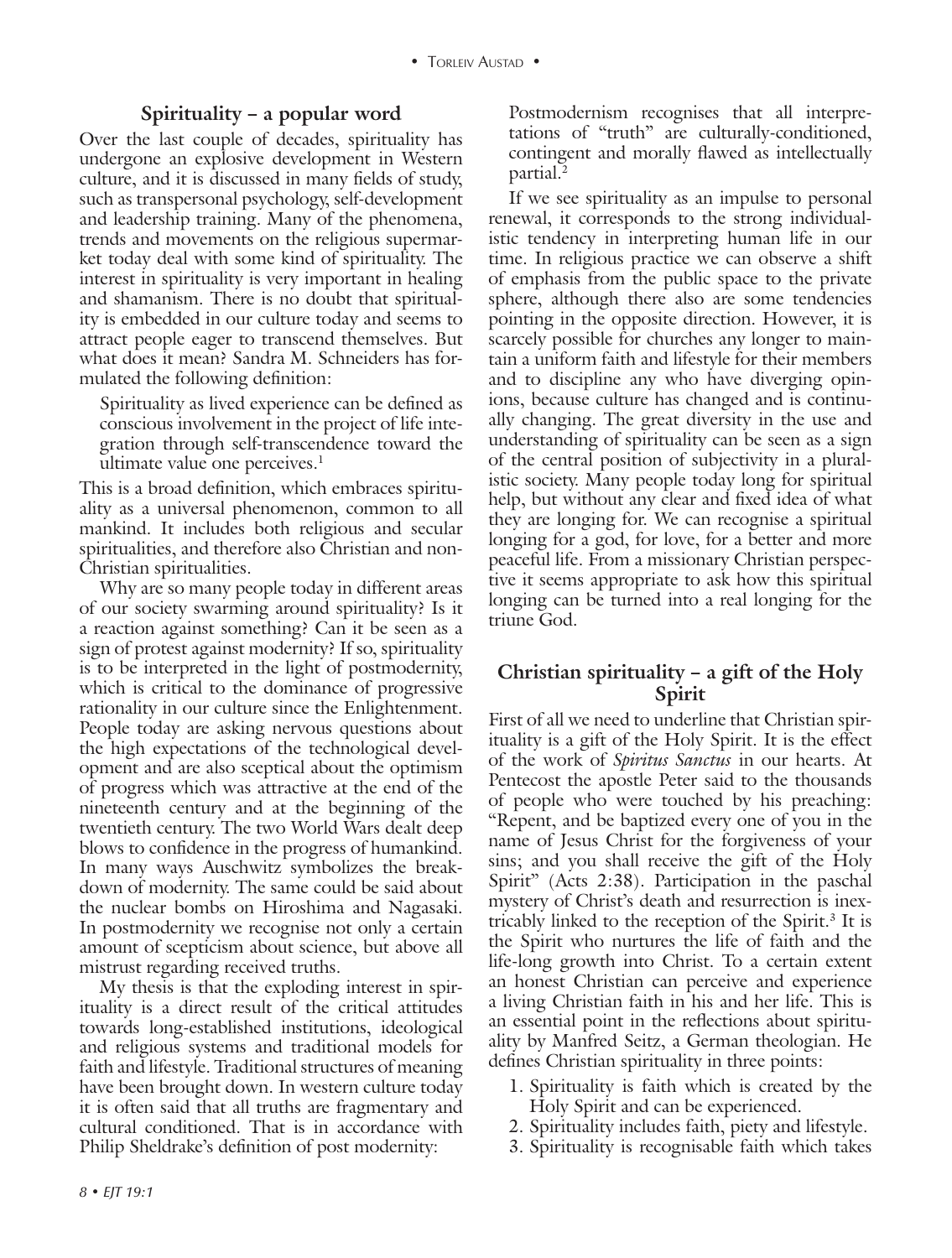changing conditions of life.4

At the core of this definition is the belief that Christian spirituality is a manifestation of the Holy Spirit in the life of the believers. Spirituality is not only an activity in the life of individuals, but also a power in the fellowship in families, in congregations and in society. The life of faith expresses itself in a way which can be experienced. It is possible to observe the spiritual vitality of living faith. That is the outside of the faith. The inside, however, is hidden from our eyes and can neither be analyzed nor evaluated.

When Sandra M. Schneiders applies her definition of spirituality to the Christian faith, she emphasizes that "the horizon of ultimate value is the triune God revealed in Jesus Christ and communicated through his Holy Spirit". In Christian understanding the project of self-transcendence is "the living of the paschal mystery within the context of the church community". Christian spirituality involves personal faith in Christ and a life together with him and in responsibility for others and for the realities of the surroundings.<sup>5</sup>

From these two definitions we can deduce three main points in our understanding of Christian spirituality:

- 1. Spirituality is based upon belief in the triune God and created by the Holy Spirit.
- 2. Spirituality embraces the faith and life of individuals and fellowships.
- 3. Spirituality is lived experience of the Christian faith and can be observed.

These three points are placed at the basis of my analysis of some of the main issues in Christian spirituality today.

## **Different types of spirituality**

Since there are numerous forms of lived experience of Christian faith, spirituality in practice is varied. It is impossible to articulate or define in general terms the most common ways of living out the faith. Like a gushing and powerful river, living spirituality breaks its own riverbed. The variety of expressions depends upon the different church traditions, different spiritual cultures and different Christian personalities. Does that mean that we cannot single out some of the most typical forms of Christian spirituality? The answer is yes and no. We cannot identify all the forms of spirituality in the world but in our part of Christianity we can

at least observe a few widespread visible types. In public discussions, in church life and in encounters with people I have found that there are basically five mainstreams within Christian spirituality:

- 1. verbal rational witnesses of a living faith
- 2. worship service spirituality (by participating in listening, confessing, singing and sacramental events)
- 3. charismatic expressions of spiritual experiences
- 4. contemplative spirituality
- 5. aesthetic ritual commitment to God<sup>6</sup>

place in individuals and in community under a lead of decision in the basis of the context propagation in the basis of the context propagation in the context propagation is the context of the context propagation in the co To this list of types of spirituality one could add many other ways of practising Christian faith. It is possible to describe types of spirituality formed according to prominent theological positions, ideological and political interpretation of Christian faith and specific new religious movements. But does it make sense to differentiate any more? The purpose of pointing out some of the main forms of spirituality is twofold. First, we need to be aware of the variety of spirituality in our historical and contemporary research. Second, it is important to see that the Christian life can be practised in different ways. It would not be wise to try to standardize every lived experience of Christian faith. There is more than one genuine Christian lifestyle in church and society today.

The boundaries between the five mainstreams of spirituality are fluid and therefore it is possible to combine different kinds of spirituality. We can also observe how spiritual devotion can change from one stage of life to another. Elderly people do not always live out their Christian faith with the same enthusiasm as youngsters do, especially after having experienced a personal conversion or a spiritual renewal. We need to be aware of the many forms of spirituality and we should avoid cultivating one while rejecting the others. We should also take into account that the centre of gravity in Christianity has shifted from the northern hemisphere to the southern, where many independent and indigenous churches are growing rapidly.<sup>7</sup>

Today individuals are seeking new forms of spirituality. Many of them participate in silent retreats and meditation groups. Among pastors and lay people in the church there is a new appreciation of classical spiritual texts, like Ignatius' well-known *Spiritual Exercises*. 8 There is also a growing interest in pilgrimages. An increasing number of pilgrims walk the ancient routes to holy places such as Santiago de Compostella in Spain and the Nidaros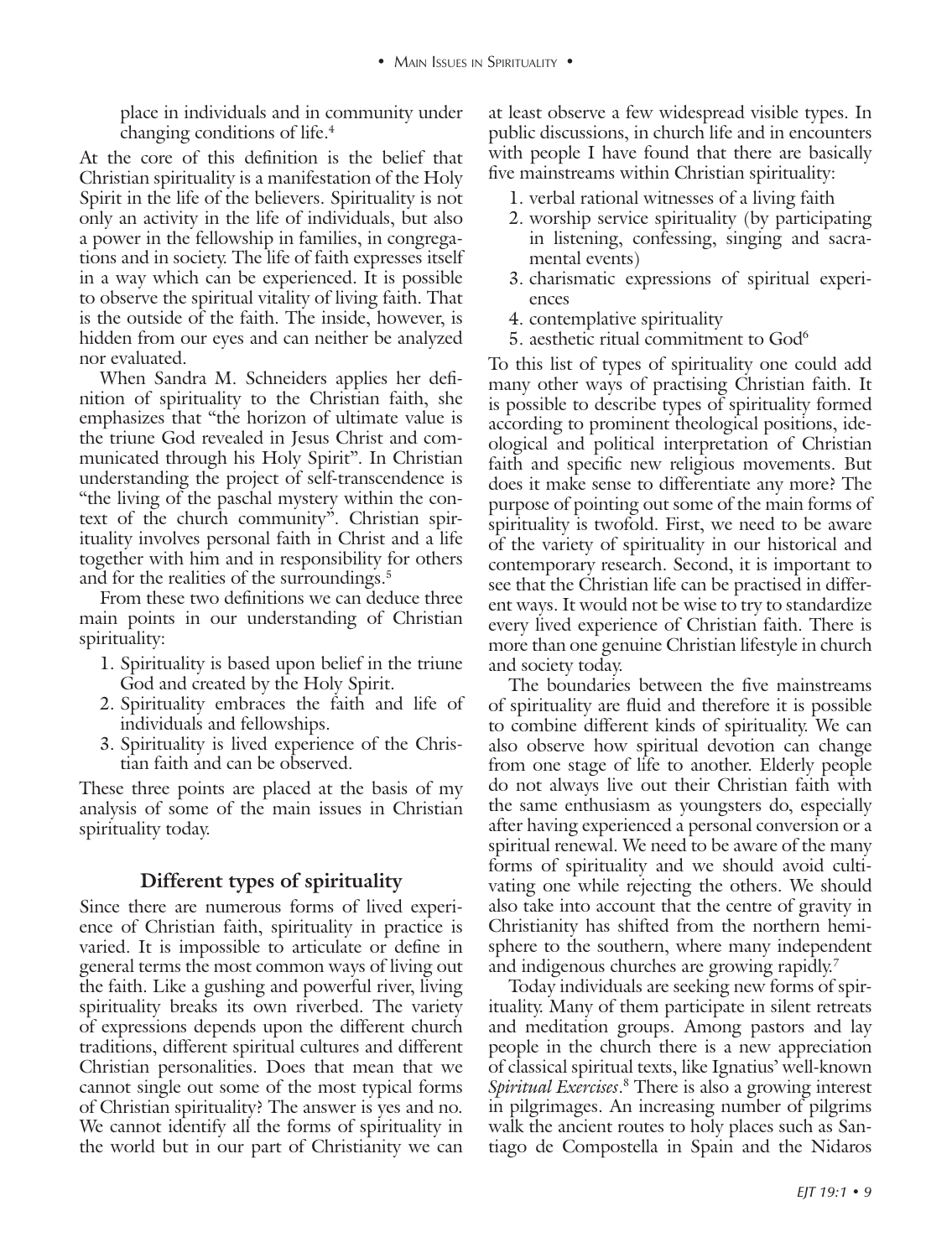Cathedral in Trondheim, Norway, while ecumenical communities like Taize and Iona have experienced a renaissance of interest, especially among young adults.9 But does that mean that all traditional types of spirituality have lost their strength and influence? In church life in Europe there are still many examples of lived Christian spirituality which are expressed through verbal witness and participation in ordinary worship services.

#### **Commitment and prayer**

In difficult times, people often seek comfort by turning to God. Jesus pays special attention to those in need and says: "Come to me, all who labour and are heavy laden, and I will give you rest" (Matthew 11:28). The Apostle Peter experienced the truth of this promissory invitation, and his appeal to pray is weighty: "Cast all your anxieties on him, for he cares about you" (1 Peter 5:7). There are people who know so little about God that they simply seek "an unknown God" (Acts 17:23). Others who suffer the same ailment turn around and pray to a God whom they knew previously. No doubt, prayer can be of help in finding peace and satisfaction in daily life, but this does not mean that prayer is an ordinary therapeutic device. Prayer is not a matter of mental health, although it can also produce mentally hygienic effects.10

What is Christian prayer? What does God desire through prayer? The point of departure for our understanding of prayer lies in our relationship to God. He wants to be our God. He wants fellowship with us. God is not God for himself and not only God for the impersonal part of creation. When God created man and woman in his image (Genesis 1:27), he established a vital connection with them which continued through the following generations. This is the same divine will for contact with us that is expressed in the First Commandment: "You shall have no other gods before me" (Exodus 20:3). The commandment presumes that human beings have the potential to live in a religious-ethical relation to God. In prayer we are invited to acknowledge him as Father. We respond to his love by praying to him. Prayer is our answer, our reaction to his action. It is the human "Yes" to his outstretched hand. God has given us prayer in order that we may abandon ourselves to him, surrender ourselves to him, acknowledge him as Lord and call on him in the hour of our need (cf. Psalm 50:15). Through prayer, and for that matter through confession and praise, we establish fellowship with God. When we pray and express our thanks to God, we approach "the corner points of our doing" (*die Eckpunkte des eigenen Tuns*)11 and find ourselves at the edges of our own power. Prayer means exceeding human frontiers. Those who pray will be able to act even in moments of extreme powerlessness. Therefore spirituality is an attitude of hope.

When we pray, the Holy Spirit is active and reassures us that we are children of God (Romans 8:15). The Spirit also intercedes for us just as the Son does. In Romans 8 both the Son and the Spirit are described as our intercessors (Romans 8:26-34, compare Hebrews 7:25). Still, there is something special about the Spirit's intercessory work because he helps us "in our weakness". Paul explains it as follows:

for we do not know how to pray as we ought, but the Spirit himself intercedes for us with sighs too deep for words. And he who searches the hearts of men knows what is the mind of the Spirit, because the Spirit intercedes for the saints according to the will of God. (Romans 8:26-27)

There is comfort and encouragement in these lovely words. They offer new hope to those of us who know ourselves to be weak and who struggle to express ourselves to God. The Spirit himself takes the initiative and presents our case before the Father. We are not alone when we struggle with prayer. The promise of Jesus to his disciples that they would always have an advocate with them has been fulfilled (John 14:16, 26). Since the apostolic period the Spirit has purified, strengthened and supplemented the prayers of the faithful. He works not merely in us but for us.

## **Spiritual sources**

When describing the Word of God as the main source to spiritual life, Jesus uses a metaphor. He talks about "living water" (John 4:10). That is the water Jesus gives us. Whoever drinks that water will never thirst. The water which Jesus gives each of us, will become in us "a spring of water welling up to eternal life"  $(v.14)$ . This spring of water within us is a sign of having received the Gospel in faith. Faith comes from what is heard by the preaching of Jesus Christ (cf. Romans 10:17). It is the work of the Holy Spirit, who points to Christ and glorifies him to us.

In order to drink the "holy water" we are invited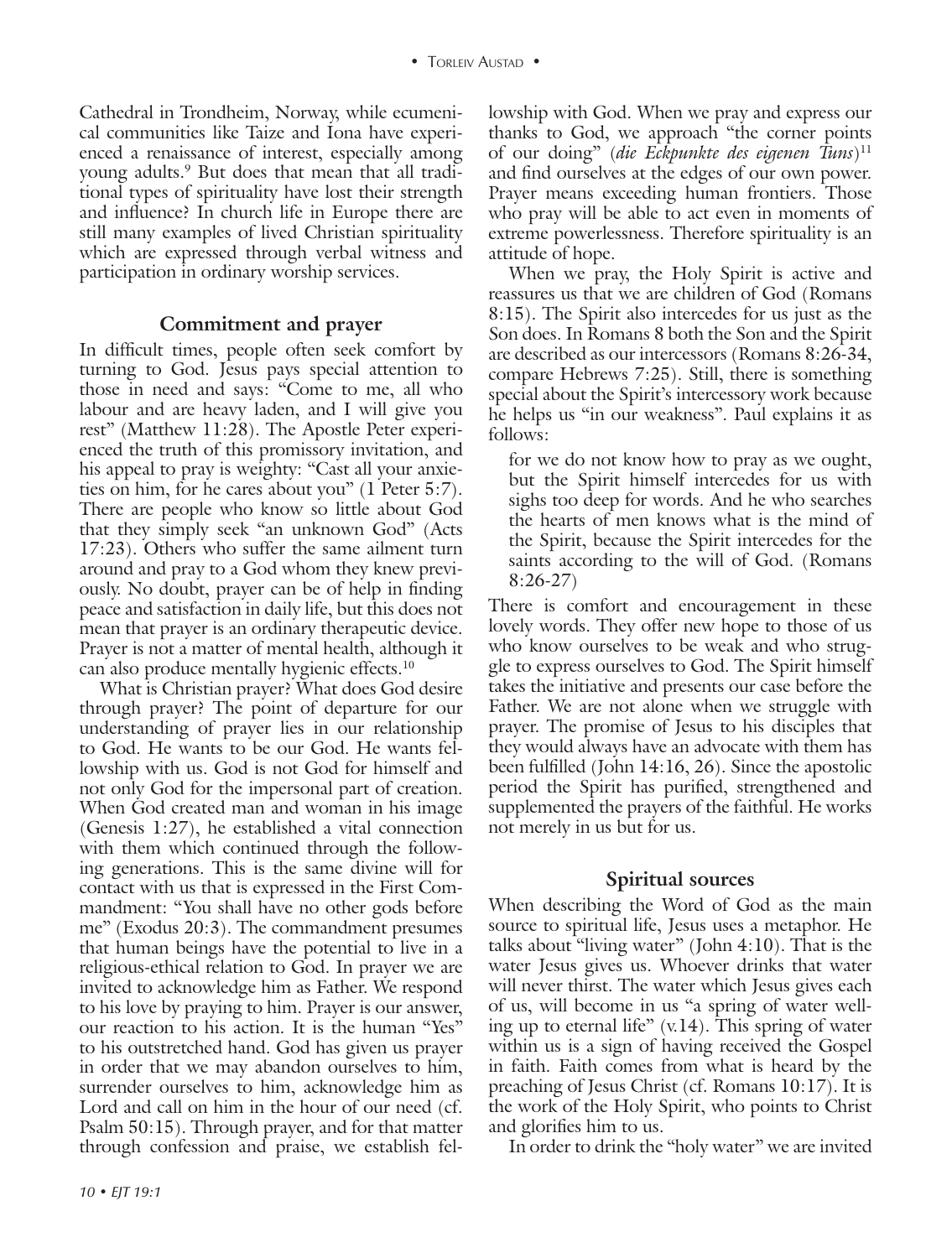to listen to the preaching of the Gospel and to study the Holy Scriptures. There are three ways of studying the Scripture: First, historical reading of the texts. We need to use adequate methods to comprehend the history of salvation in its context. Spirituality does not excuse us from hard and thorough scholarly work. Second, we can read the Scriptures from the perspective of the theological challenges of our time. That is what we mostly do in systematic theology. Faced with problems in conversation with people in need, in debates in the church and in struggling for life and justice in society, we are used to asking for biblical guidance. Third, there is a meditative reading of the Scriptures which is of great importance for my spiritual life as a Christian. I listen to what God says through these unique and inspired texts. As the Word of God they show me the way in daily life. My attitude is much like that of the hymnist in the Old Testament: "Thy word is a lamp to my feet and a light to my path." (Psalm 119:105).

It is not my intention to create a conflict between historical investigation, theological interpretation and spiritual commitment. Rather, I suggest that one might combine these three ways of reading the Bible, for they belong together and elucidate one another. But I must admit that in certain situations tensions between them may emerge, especially in the relation between the historical meaning of a text and the theological and spiritual understanding of the same text in our time. Because all theology is influenced by its context, we need to be aware of the gap between the culture which contributed to the shape of the old texts and our own cultural settings. Therefore we are obliged to focus earnestly on the hermeneutical question.

In addition to the preaching of the Gospel and the study of the Bible there are spiritual traditions and writings from the history of the Church which can still be influential and inspiring today. Therefore, we should not underestimate the significance of classical edifying texts, of which there are many. The challenge is to choose the good ones and to interpret them in for time.

I would like to draw attention to Martin Luther's *Magnificat* from 1520-1521.<sup>12</sup> In his introduction to the interpretation of this special hymn of praise, Luther reminds us that the most blessed Virgin Mary is speaking out of her own experience, in which she was enlightened and instructed by the Holy Spirit. Luther says:

When the Holy Virgin, then, experienced what

great things God wrought in her, notwithstanding she was so poor, meek, despised, and of low degree, the Holy Spirit taught her this precious knowledge and wisdom, that God is a Lord whose work consists but in this – to exalt them of low degree, to put down the mighty from their seats, in short, to break whatever is whole and make whole whatever is broken.

The main point in Luther's meditation is that God from the beginning, now and until the end of the world creates out of that which is nothing, worthless, despised, wretched and dead. God's eyes look to the depths, not to the heights. Luther refers to 1 Peter 5:5, which is a quotation from Proverbs 3:34: "God opposes the proud, but gives grace to the humble." In this perspective the reformer sees Mary, the tender mother of Christ. She was not the daughter of one of the chief rulers in her home town of Nazareth, but a poor and plain citizen's daughter whom no-one looked up to nor esteemed. To her neighbours she was but a simple girl, tending the cattle and doing house-work. God selected just her to be the mother of Christ despite of her low estate and nothingness. What was conceived in her, was of the Holy Spirit (cf. Matthew 1:20).

One of the most striking aspects of Luther's great introduction to the *Magnificat* is the extent to which he was influenced by Paul's first letter to the Corinthians. "God chose what is low and despised in the world, even things that are not, to bring to nothing things that are, so that no human being might boast in the presence of God" (1:28-29). It is a mystery which we may never fully understand, that God revealed himself for our salvation in the crucified Christ. And Paul reasserts this belief when he says: "For I decided to know nothing among you except Jesus Christ and him crucified." (2:2).

Personal experience always plays a certain role in the life of faith and in theological thinking. What we have seen and heard since childhood has an impact upon our spiritual attitude and reflections. Both individual and collective experiences can be of great importance for the ability to appreciate the Christian faith. A living faith can be an important resource in our approach to the mystery of God. But personal experiences of faith and spiritual experiences do not provide any information about God additional to the revealed Word, nor does prayer. They do not open up any entirely new knowledge of God accessible only to those whose have had special religious experiences, for instance a radical conversion, a miracle of healing or an answer to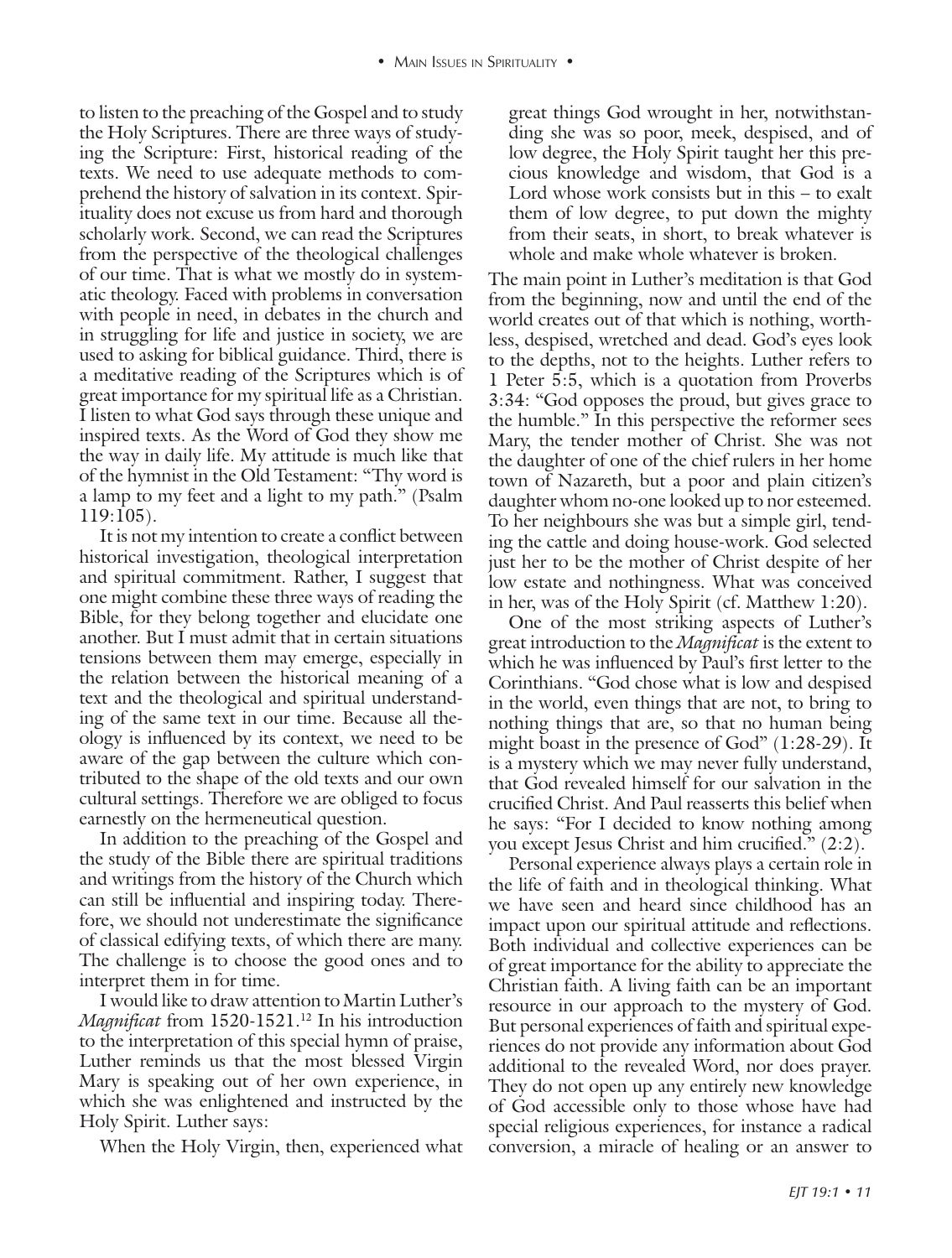prayer. We cannot build our theology and spirituality on our own experiences of the life with God. But it is quite otherwise if religious experience can vivify the God of the Bible for us and put the human person in a right relation to him. Whoever struggles with God in their spiritual life and knows his promises and blessings is near to him in a way that a person without such an existential relation to him is not.

#### **Crossing confessional borders**

It is not unusual to classify spirituality on the basis of the characteristics of the different confessional families. In such an approach we organise our understanding of the spiritual life according to the main traditions in the theology of the Orthodox, Roman-Catholic, Lutheran, Methodist, Baptist, Pentecostal and other churches. Within each of these traditions there have been different types of spirituality in church life through the ages. Spirituality has changed in accordance with the shift of influential theological schools, strong awakenings and cultural settings. At the same time some religious streams are crossing the confessional borders, like the Evangelical Alliance, the ecumenical movement and the enthusiasm among Christian youth.

The question is whether we shall continue this classification of types of spirituality. To what extent can the new interest in Christian spirituality open doors between churches and church traditions? Are the widespread secularization in western culture and the growth of young churches in Africa and Asia a call to convergence and cooperation in a new way in order to reach more people with the Gospel? How can mission and evangelism be inspired by the work of the Holy Spirit to meet across confessional borders?

My intention is not to disregard the differences between the historic denominations and the deep-seated theological schools and trends. From an evangelical point of view there are wide gaps between some interpretations of Christian faith which cannot be ignored. These gaps are sometimes so deep and frustrating that it seems difficult to work together in proclaiming the Gospel and serving the Lord in daily life. In some situations it seems better to work separately than to try to ignore theological differences which tax each other's Christian energy. The main point is to be witnesses of the Gospel, without being bound by ideologically and culturally influenced theology which does not see the necessity of living Christian spirituality.

That does not mean, however, that I refuse to see the potential of bearing witness to Christ across the differences of confessions and theological and pious traditions. For the credibility of the Gospel, especially among young people, it may be of great importance to proclaim Christ together with brothers and sisters from other Christian families and groups. After many years in ecumenical work I would say that the only common way to overcome the differences is reading the Bible together. The Bible – not the tradition – is the source and standard for Christian spirituality.

The ecumenical vision is not primarily an organisation, but a pilgrimage to Christ with different starting points in the church. Christians are on the way towards mutual recognition and confession of their unity in the Holy Spirit. According to the apostle Paul the goal is:

There is one body and one Spirit, just as you were called to the hope that belongs to your call, one Lord, one faith, one baptism, one God and Father of us all, who is above all and through all in all. (Ephesians 4:4-6).

In this perspective it is a biblical obligation for all Christians to promote church unity in faith and truth. Through baptism we are brought into union not only with Christ but also with each other and with the Church of all times and places. Our common baptism, in which the Holy Spirit is at work, is the basis of unity and unites us to Christ in faith. The Faith and Order paper number 111 from 1982, *Baptism, Eucharist and Ministry* (also called the *Lima-Document*), says: "We are one people and called to confess and serve one Lord in each place and in all the world."13 In order to realize this goal we go different ways – by activating our eyes, hands, feet, voices, feelings and intellect. I would like to stress the significance of praying and the singing of hymns from different church traditions and of coming together for theological reflection. For the unity of the Church it is decisive that spirituality and theology go hand in hand. Confessing the one faith together presupposes a conscious and constructive combination of spiritual practice and theological thinking. We need both at the same time.

## **Spirituality and theology**

In the theological studies at many universities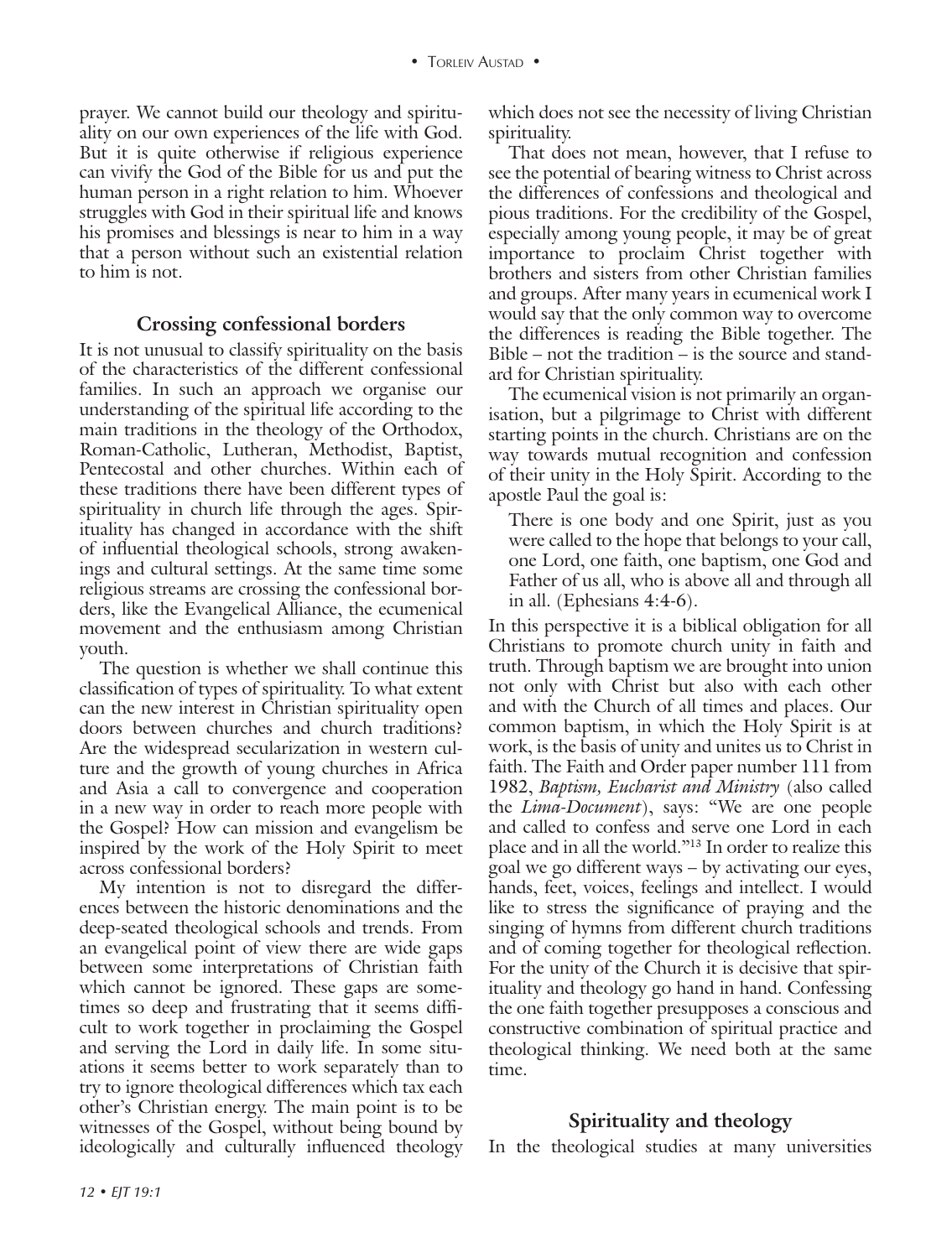religious practice and theological reflection. The purpose of this is to see the difference between worshipping God in faith and acknowledging God as academic activity. Worshipping God is often called a first order activity (*theologia prima*), acknowledging God is a second order activity (*theologia secunda*). Living Christian faith is nourished by listening to the Word of God and receiving his sacraments. This faith exposes itself in prayer to God and in service for others. On the other hand, when we study theology we reflect on the origin, the character, the content and the consequences of faith. Theology is not the same as prayer because its purpose – to analyze the nature and the impact of prayer – is different from prayer itself. Faith lives in a church setting, theology in an academic sphere. Faith is a primary, theology a secondary activity.

But is the distinction between worship and theology so plain and obvious? Do these two activities take place in different rooms? Is there no connection between them? At the end of his long service at the University of Basel, Karl Barth said: "The first and basic act of theological work is prayer."14 Barth argued that prayer is especially significant for four aspects of theology. First, theological work takes place in a place that not only has open windows towards the life of church and society, but above all is dependent on having a skylight. This is a realm "open toward the object of theology, its source and goal."15 The theologian who prays sets his or her own activity to one side and comes before God to seek new clarity about what it means when we say that God is he who governs.

Second, the theological task is to make known God's words to humankind. The "Word is God's address to men", says Barth. We can only truly speak about God when we respond to his speech to us. We do this by speaking to him, therefore, in the second person. Profoundly theological work takes place as "a liturgical act", that is, as an invocation of God and as prayer to God.16

Third, theology has the character of an offering to God. One must be willing to offer up one's theological methods and at any time place them in a crucible to be tested. To make progress in theology is "to begin anew at the beginning".17 Through prayer one will again and again be able to make this voluntary sacrifice.

Fourth, it is a part of theological work to pray that God himself may open our blind eyes and stopped ears to his word and his actions. This is a part of the prayer *veni, creator spiritus* ("Creator

Spirit by whose aid"). Entering in, the Holy Spirit "achieves the opening of God for man and the opening for man for God".18

emphasis interplaced on the Hoysier is perfect on the Hoysier and the Hoysier interplace of the Hoysier interplace of the Hoysier interplace of the Hoysier interplace Cod in a calculated on the Hoysier interplace of the Ho In sum, we can say that Karl Barth makes prayer into an attitude that is basic to theological effort. Prayer is not a specific method on a par with other methods, but an aid to the basic disposition toward what theology is and how a theologian is to work. This attitude does not excuse us from scholarly study of the biblical texts and the events of salvation history, but it shows us how we are to bear ourselves before God in order to hear his voice unto salvation and new life. Thus prayer is a model of the theologian's approach to God who is the source of faith. Praying to God in our theological work is a desire to enter into a relation with the biblical texts which allow us insight into who God is and how he has made himself known. Prayer is a reflection of God's great overture, his revelation in Jesus Christ. It is therefore important that prayer become the recurring melody of theology.

## **Theological discernment – crossroads in spirituality**

Nowadays we often say that all theology is contextual. Our theological reflections are influenced by the contexts in which we live. There are personal and cultural, ecclesiastical and social elements in our way of theological thinking. Nobody can explore theology in a vacuum. The same can be said about spirituality. We try to understand spirituality and to practice spiritual life in the context of our time. Situations are shifting and can be very challenging.

In our society there is a noticeable market for different spirits. There are big fairs for alternative religions and spiritual masses which introduce a variety of spiritual experience and healing. As Christians we ask how to discern all these spirits. Are there theological criteria which can help us in separating the work of the Holy Spirit from all other spirits? The Apostle John warns young Christians against the many spirits and says to them:

Don't believe every spirit! Test the spirits to see whether they are of God! There is one criterion by which you know the Spirit of God: Every spirit which confesses that Jesus Christ has come in the flesh is of God, and every spirit which does not confess Jesus is not of God. (1 John 4:2-3).

Face to face with spirits of today we have to find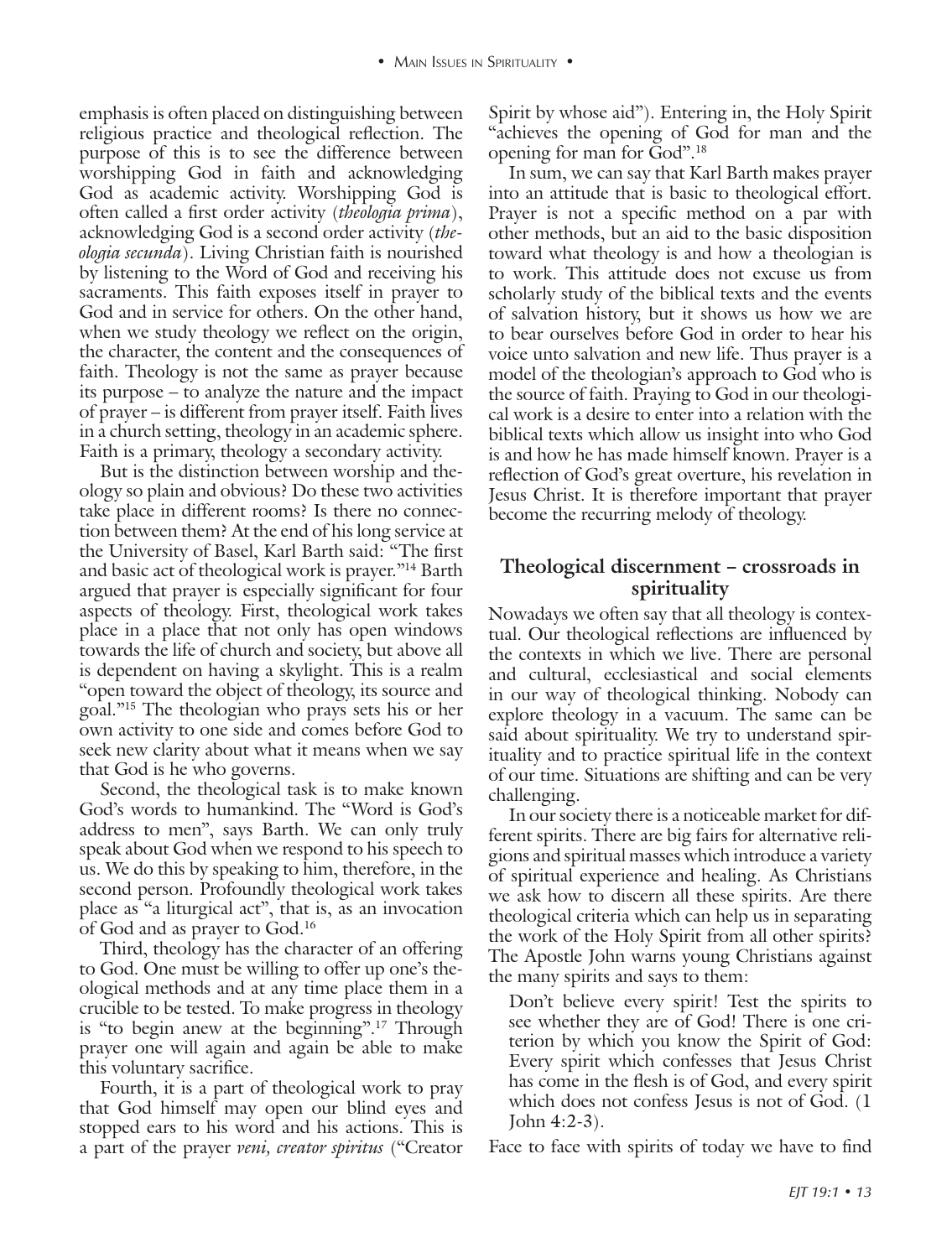out whether they are anchored in the incarnation. If a spirit does not confess the incarnate Jesus Christ, we should be suspicious and draw the conclusion that it is a spirit of error. The spirit of truth  $(v.6)$  is based upon the love of God which was made manifest among us, "that God sent his only Son into the world, so that we might live through him"  $(v.9)$ .

In the spiritual landscape of today we are sometimes challenged by an army of mixed spirits consisting of spirits of truth and spirits of error. Conflicting spirits can march hand in hand. In such cases it is necessary to distinguish between right and wrong. Yet this is not a new situation. The Apostle Paul was obviously aware of the problem when he talked about spiritual gifts. Among the gifts he mentioned was "the ability to distinguish between spirits" (1 Corinthians 12:10). This gift is granted by the Holy Spirit, "who apportions to each one individually as he wills"  $(v.11)$ .

#### **Conclusions**

We have defined Christian spirituality as living faith in the triune God, who became incarnate in Jesus Christ and communicates through the Holy Spirit. Christians are baptized into the Kingdom of God and incorporated in the Church through the forgiveness of sin and by receiving the gift of the Holy Spirit (Acts 2:38; 1 Corinthians 12:13). Christian spirituality embraces conviction, commitment and lifestyle and is nurtured by the Word of God and the holy sacraments in the community of the Church. The spiritual life is also shaped by the inspiration of classic devotional texts from the history of the Church and through conversations with brothers and sisters in Christ. Christian spirituality is recognisable faith and can be observed and analysed.

The history of spirituality is enormously varied. Since the 1970s and 1980s there has been a new interest in spirituality outside the church and the Christian community. Christian spirituality today is only one of the thousands of spiritual movements. As the world becomes smaller and more closely connected through new technologies and telecommunication, Christian spirituality is growing ecumenically and worldwide. That does not mean that all denominational differences are overcome. Spirituality is still contextual and partly shaped by local traditions. But there is undoubtedly a new opening for spiritual fellowship across the traditional church boundaries.

In this article I have not given any broad survey

of contemporary spirituality. I have only touched on some major issues. They are seen as elements within a theological programme, a programme that is not limited to a discipline within practical theology. Christian spirituality is not only seen as a study of Christian experience within church history or historical theology, but as an attitude to different kinds of theology. I am not drawing a line between academic theology and lived theology, but I am arguing for an interaction between them. The main reason for that is the ultimate value of theology, the mystery of God. We cannot face God only by rational arguments; but we grasp him at least through doxology.

I would conclude this article by pointing out four main issues in the understanding of spirituality today. First, to be a Christian means to live in daily conversion turning away from oneself to Christ through repentance and forgiveness. The challenge is to let our way of life "be worthy of the Gospel of Christ" by standing firm in the Holy Spirit (Philippians 1:27). Followers of Christ carry his cross in the world and are not frightening the opponents of the Gospel. Nobody can live such a life without being renewed by the Holy Spirit. The spiritual strengthening takes place in the Christian fellowship by Word and sacraments, by spiritual conversations and by studying classical devotional texts, which are sources of wisdom.

Second, spirituality needs to be integrated into theological thinking. As far as theology is about the triune God, it is necessary to reflect on the Almighty Father, Jesus Christ the Saviour and Redeemer and the Holy Spirit the Giver of life. Christian faith cannot be understood without taking into account the work of the Holy Spirit. In this perspective it does not make sense to isolate spirituality as a specific theological discipline. It has aspects related to all parts of the theological reflection.

Third, one of the difficulties in the discussion about spirituality today is the widespread subjectivity in culture and philosophy. In this wave of thinking, which also influences the study of theology, there is a tendency to put emphasis on the individualistic approach to truth. Many people in our time, especially younger generations, are critical towards authorities and systems which represent truths from earlier generations. The important task is to root our contemporary theology in the Holy Scripture and to make use of the history of Christian spirituality. Although spirituality is a personal commitment and expected to be genuine and real, it may not be broken away from the classi